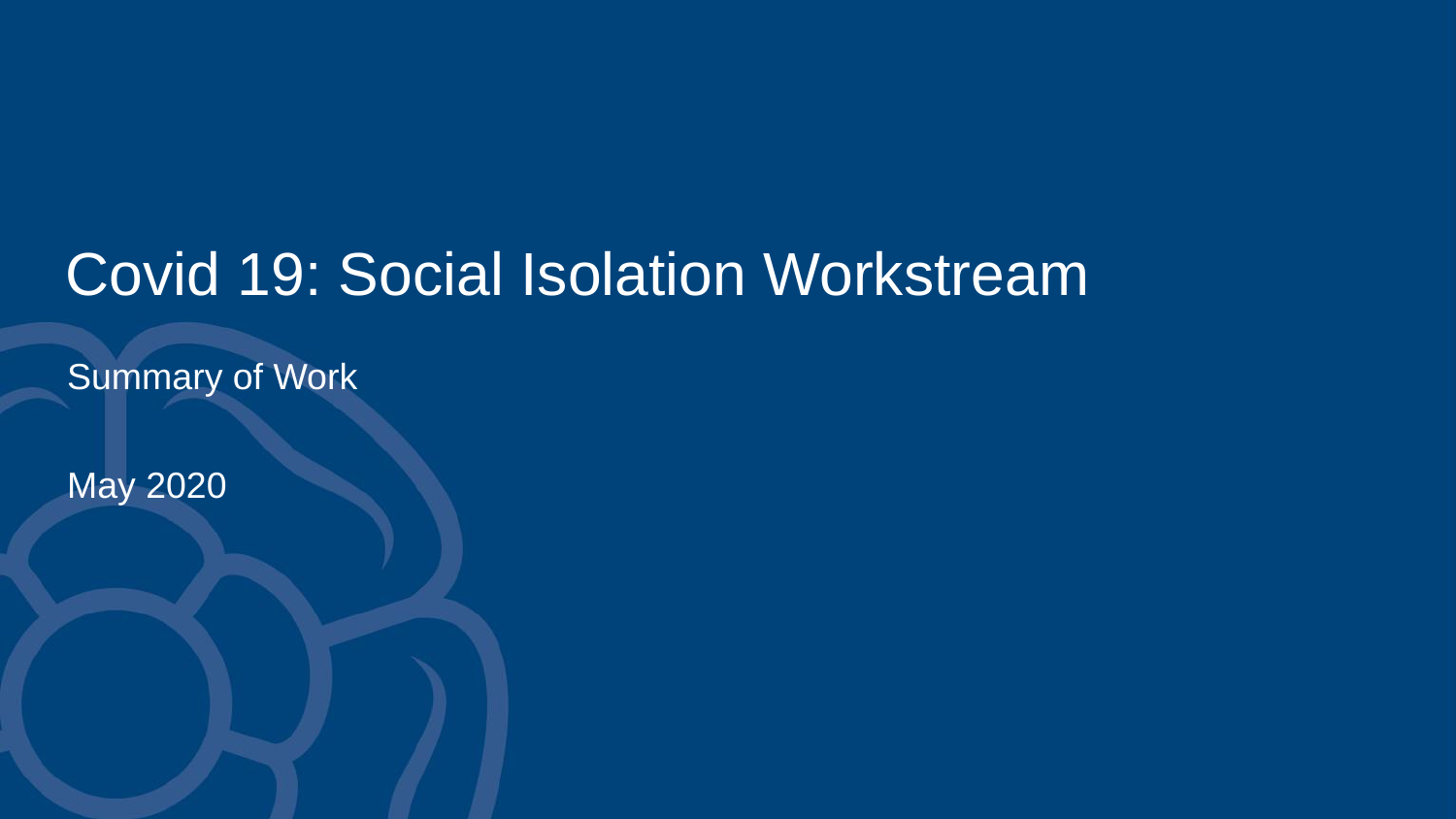

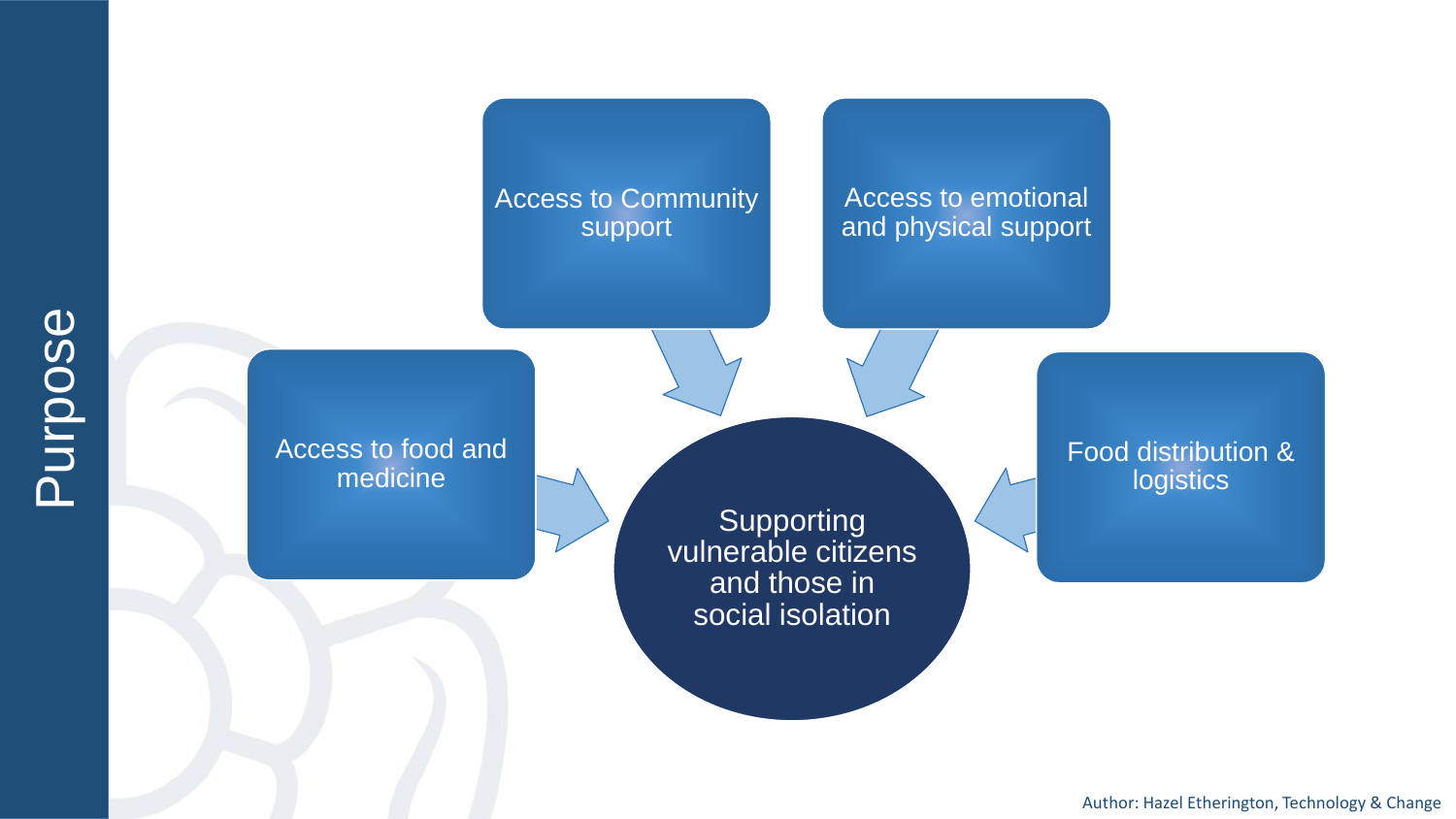| Focus<br>Key           | How we support vulnerable people, with the emphasis on those in social isolation as a direct<br>consequence of COVID-19.                                                                                                                                                                                                                                                                                                                                                                                                                                                                                                                                                                                                                                                                                                                                                                                                                                                                                                                                                                                                                                                                                                                                                                                                                                                                                                                                                                                                                                                                                                                                                                                                                                                                                                                                                |
|------------------------|-------------------------------------------------------------------------------------------------------------------------------------------------------------------------------------------------------------------------------------------------------------------------------------------------------------------------------------------------------------------------------------------------------------------------------------------------------------------------------------------------------------------------------------------------------------------------------------------------------------------------------------------------------------------------------------------------------------------------------------------------------------------------------------------------------------------------------------------------------------------------------------------------------------------------------------------------------------------------------------------------------------------------------------------------------------------------------------------------------------------------------------------------------------------------------------------------------------------------------------------------------------------------------------------------------------------------------------------------------------------------------------------------------------------------------------------------------------------------------------------------------------------------------------------------------------------------------------------------------------------------------------------------------------------------------------------------------------------------------------------------------------------------------------------------------------------------------------------------------------------------|
| <b>Outcomes</b>        | Vulnerable people and<br>The process for accessing<br>Vulnerable people have<br>No vulnerable person<br>access to key requirements<br>support organisations<br>help is as streamlined as<br>goes hungry during the<br>such as heating, broadband<br>know where to go to<br>possible - no duplication /<br>pandemic<br>and energy<br>access help<br>hand-offs                                                                                                                                                                                                                                                                                                                                                                                                                                                                                                                                                                                                                                                                                                                                                                                                                                                                                                                                                                                                                                                                                                                                                                                                                                                                                                                                                                                                                                                                                                            |
| <b>Strands</b><br>Work | 'Shield' - Food Distribution<br><b>Community Support</b><br><b>Accessing Help</b><br><b>Access to Food</b><br>& Logistics                                                                                                                                                                                                                                                                                                                                                                                                                                                                                                                                                                                                                                                                                                                                                                                                                                                                                                                                                                                                                                                                                                                                                                                                                                                                                                                                                                                                                                                                                                                                                                                                                                                                                                                                               |
| <b>Key Activities</b>  | <b>National Food delivery 'Plan</b><br>• Identification of /support to<br>Working together with<br><b>Summary of National</b><br>B' logistics.<br><b>CSOs to coordinate local</b><br>Supermarket offer<br>Districts & other partners<br>• Distribution of Emergency<br>Provide direction for residents<br>(e.g. Fire)<br>volunteer responses.<br>Food.<br>• Development of detailed flow<br>Working together with the<br>to access food and delivery<br>• Shield Data - link with<br>for all work in this work<br><b>NHS</b> (including<br>information<br>national process. Outbound<br>• Volunteer ID badge/parking<br>prioritisation)<br>stream<br>calling and CRC scripting<br>• Grant Funding (Covid-19<br>Development of CRC<br>permit production<br>(incl. work with districts).<br><b>Support Grant; NYLAF;</b><br>• Food bank mapping and<br>screening hub and routing<br>• Data Map of known<br><b>District Level Micro Grant</b><br>of calls<br>sustainability<br>vulnerable people - identify<br><b>Mapping new CRC</b><br><b>Bringing together local</b><br>schemes)<br>gaps<br>• Universal + Service<br>processes and scripts and<br>businesses to ascertain how<br>• PPE logistics - storage,<br>Database of comm /vol.<br>securing additional resource<br>they can help through<br>security, delivery etc.<br>Emergency cover & phone<br>mapping, contacting<br>groups<br>Determining need to deliver<br>• Volunteer App Development<br>community hubs and Buy<br>line capacity<br>FSM.<br>• Pulling together strands of<br><b>Consistent communications</b><br>Local.<br>• Pharmacy support -<br><b>Redirection of surplus food</b><br>volunteer activity<br>including information,<br>distribution of prescriptions<br>• Safe access to cash<br>advice and guidance<br>from suppliers to local<br>hospitals, food banks etc.<br><b>Digital Support</b> |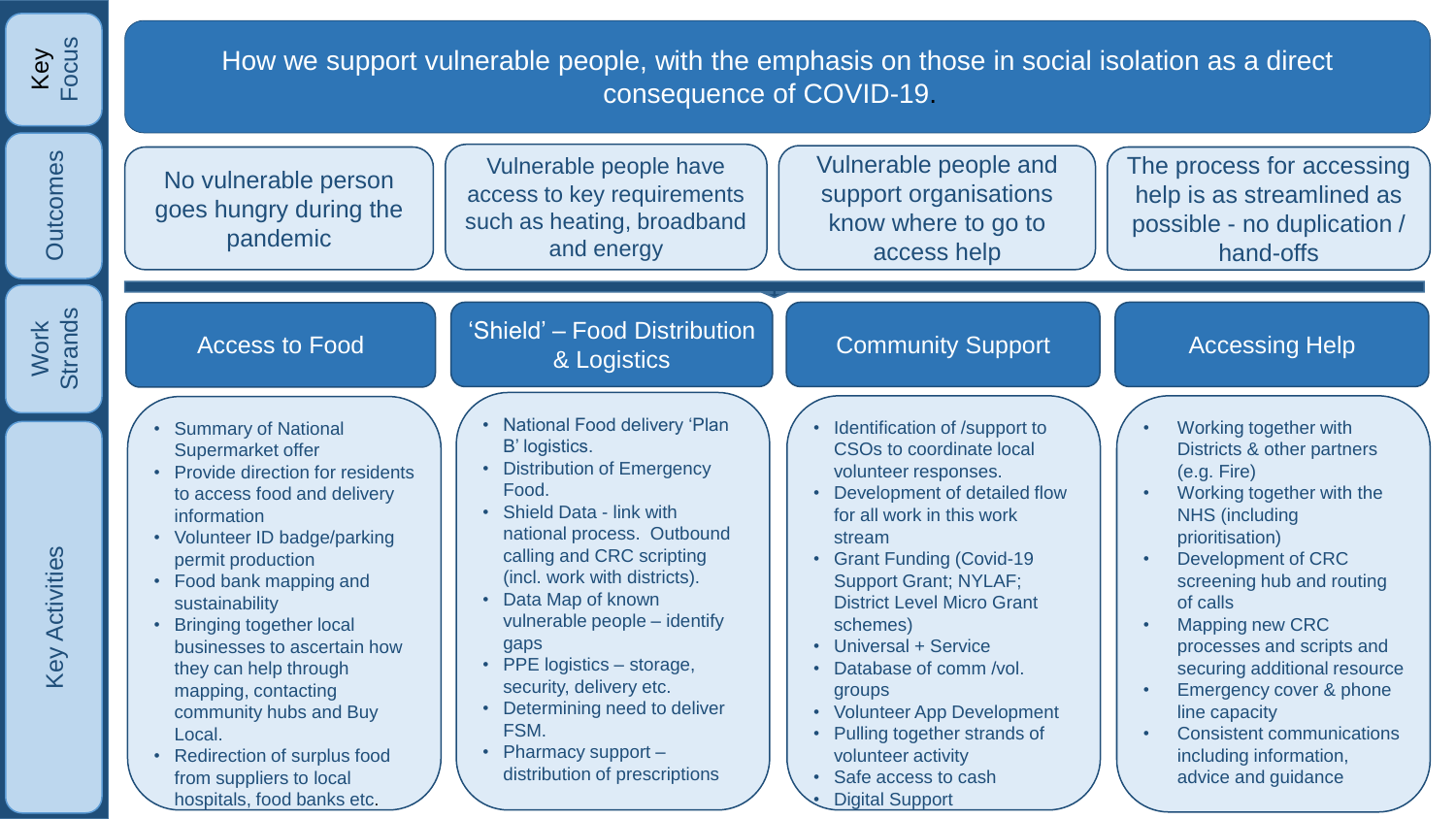Request for help data sent from National Government Register

Door knock service when no contact established

CRC and district partners make outbound welfare calls

Outbound welfare calls prioritised for those not on the forward delivery schedule

National food shipping delivery data received (weekly)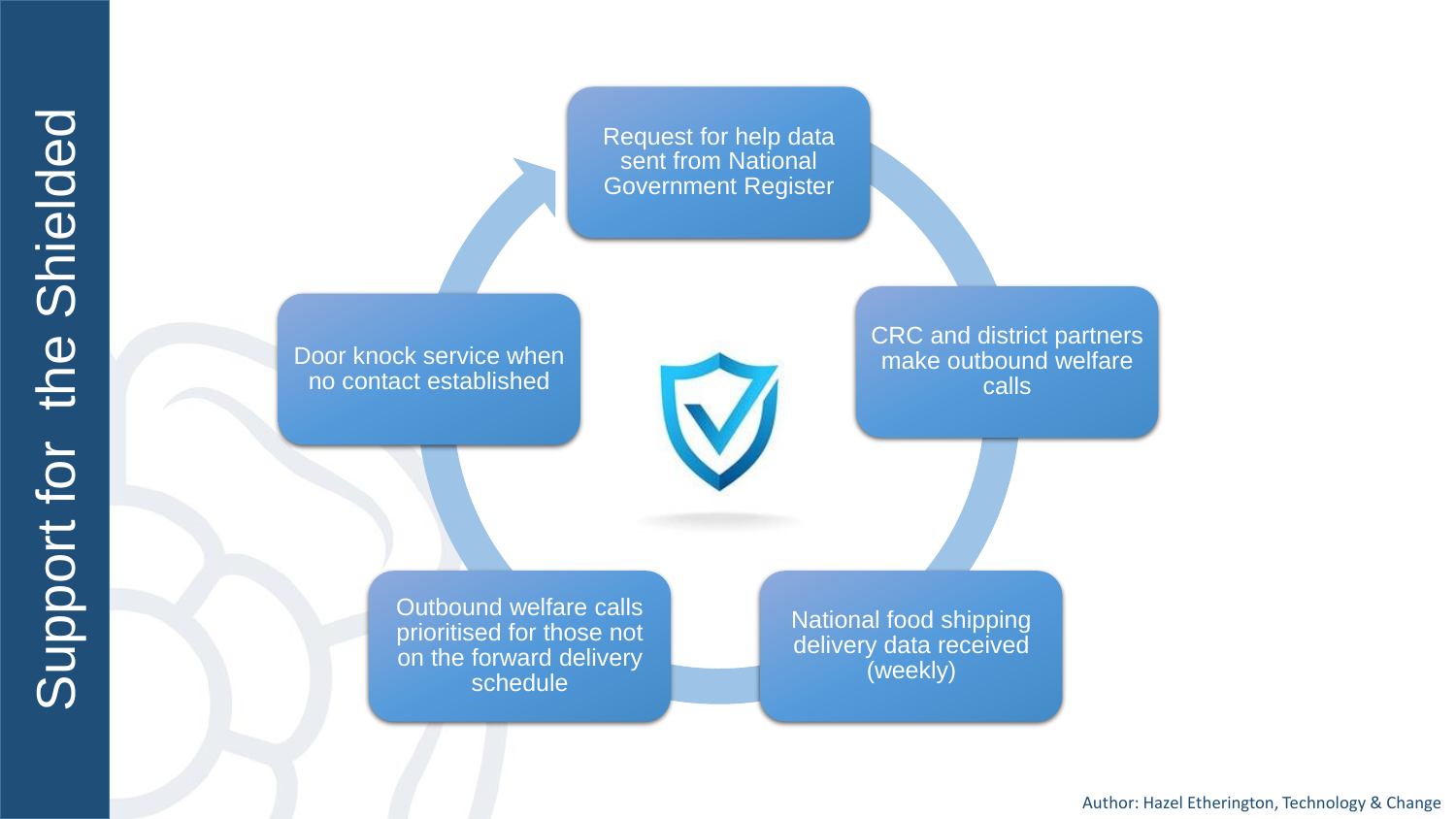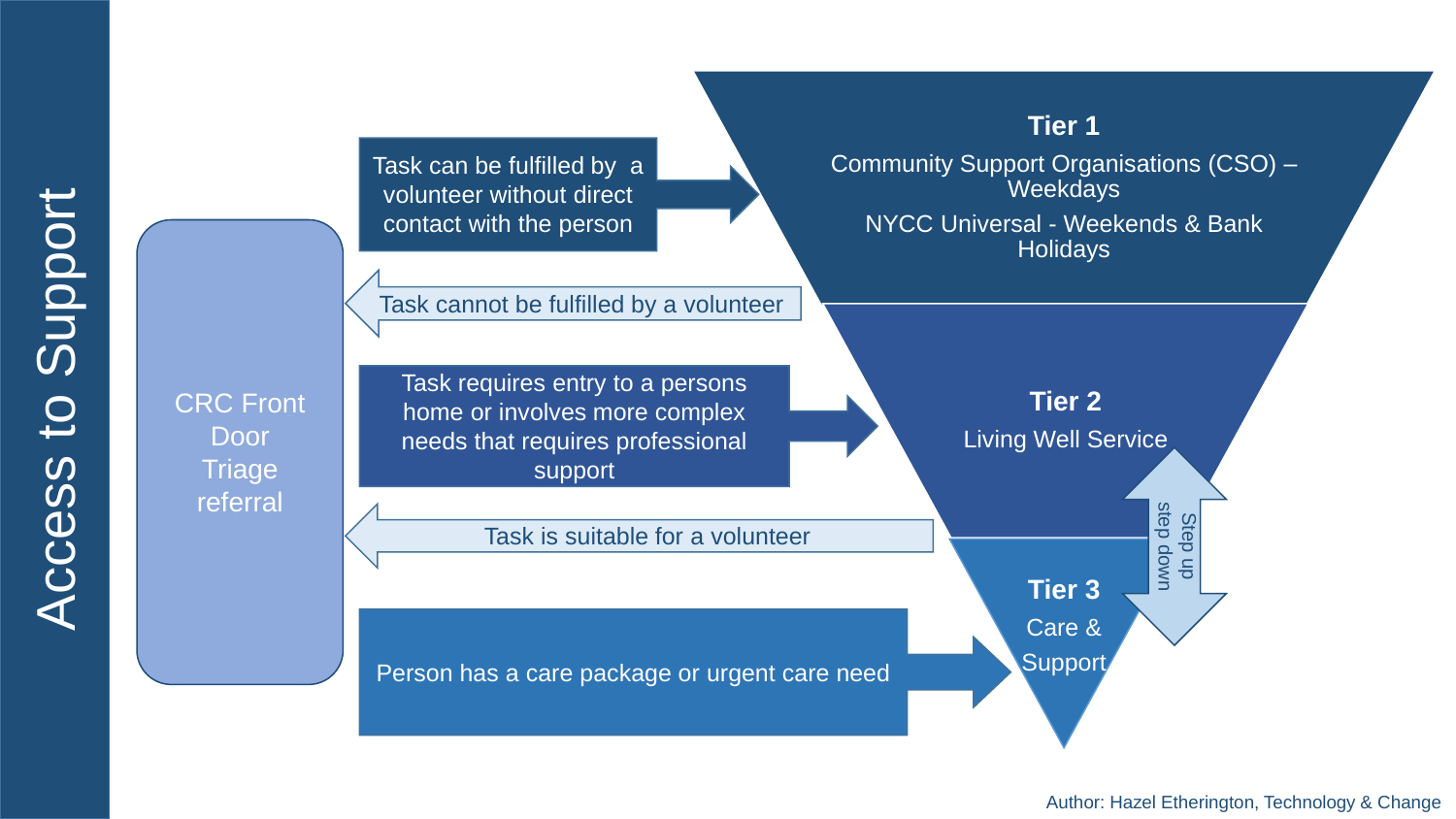### For tasks that can be fulfilled by a volunteer without direct contact with the customer

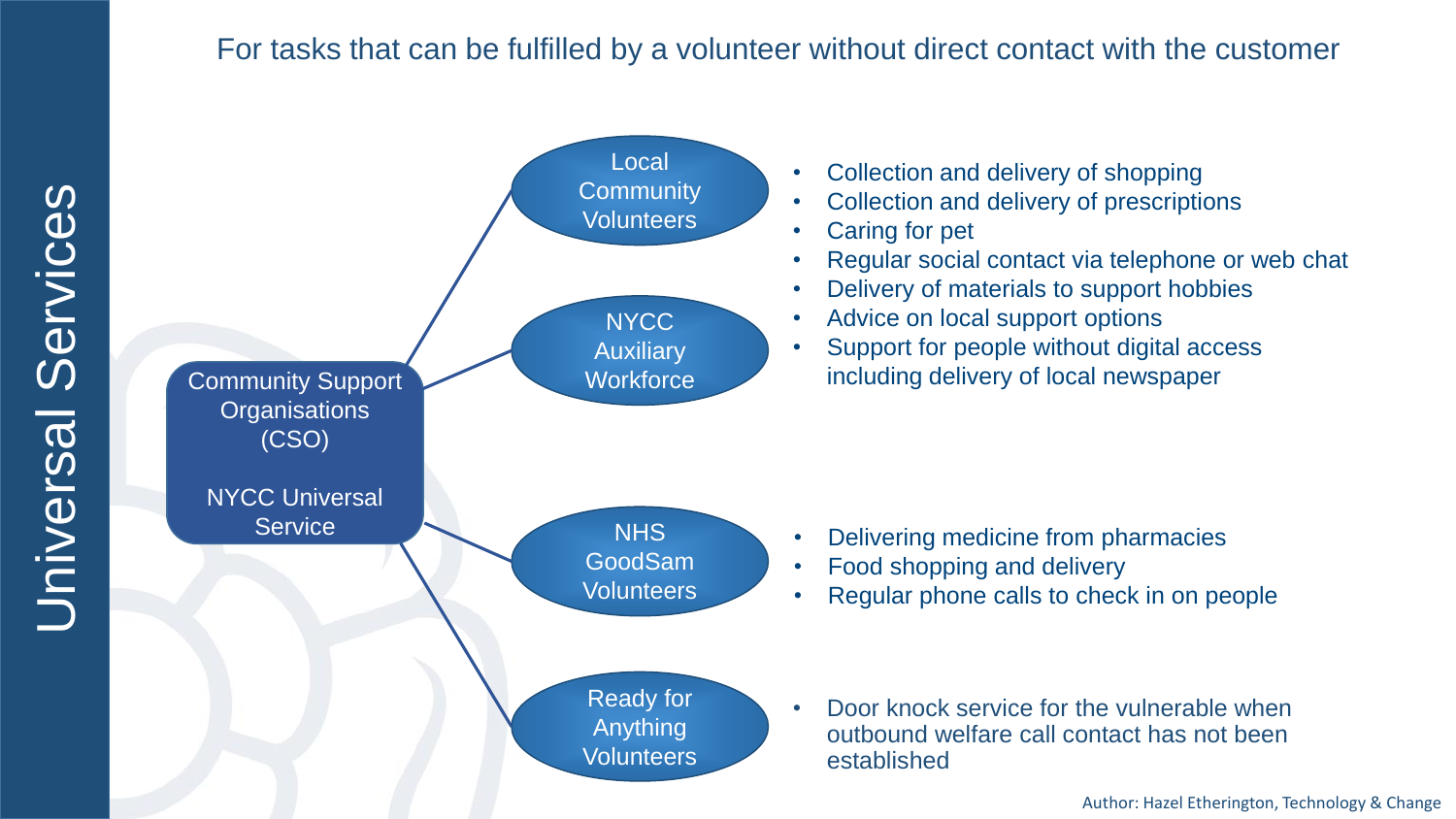## For matching volunteers to tasks that can be fulfilled without direct contact with the customer

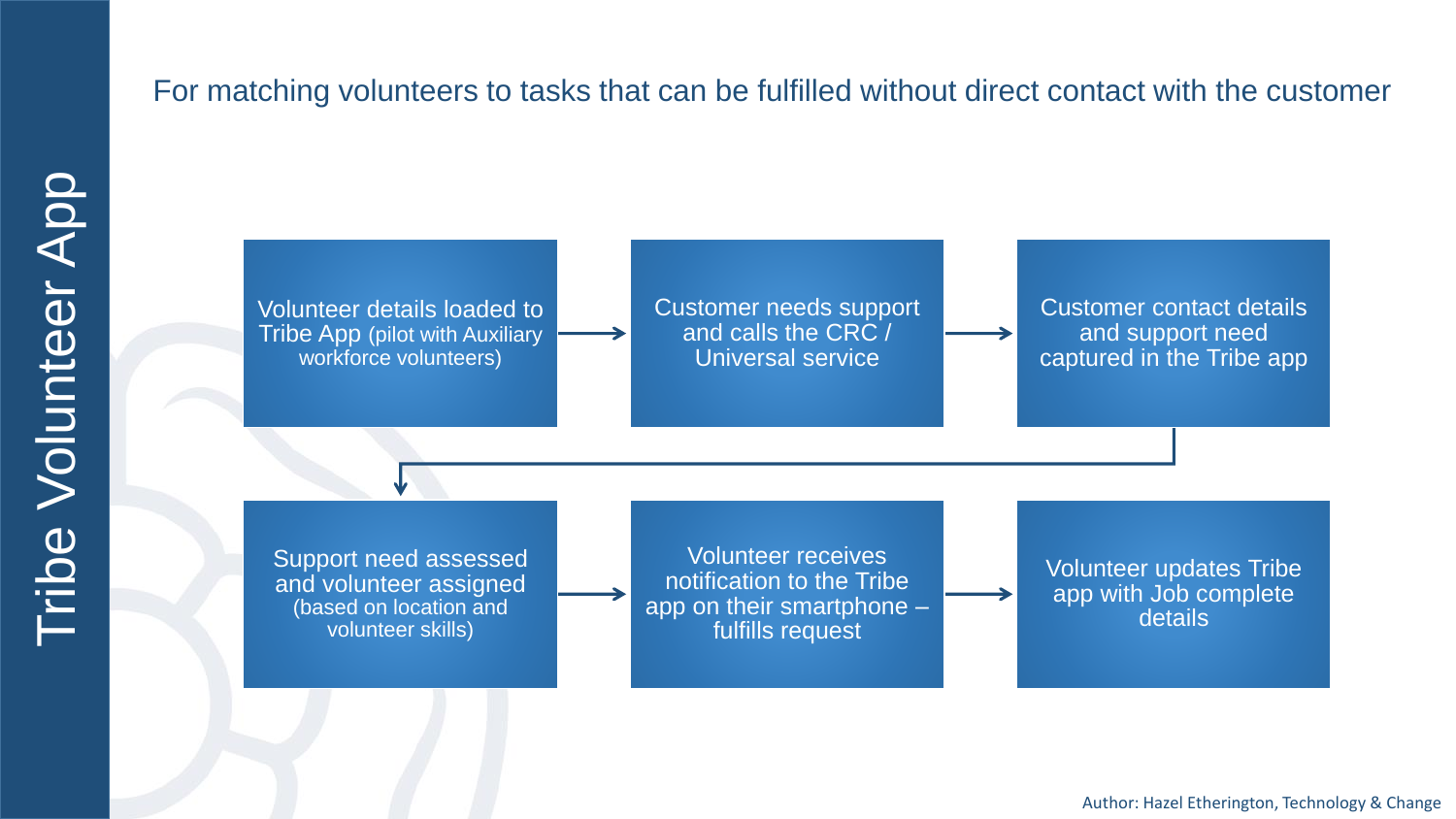### Weekly welfare checks and delivery of Yorkshire Post and NYCC Covid-19 advice leaflet, to vulnerable and/or shielded residents

D&I team establishes data set for 1000 vulnerable/shielded residents within specific districts/boroughs, and match local NYCC staff 'volunteers' to area/s

U+ team assign jobs to the volunteers in batches of 10 addresses within Tribe. Central pick up location and resident addresses listed within the App

Volunteers pick up newspapers and relevant literature from central location. IPT driver and area co-ordinator (from Aux workforce) present at the central location

Volunteer conducts welfare checks and delivery of YP newspaper. Volunteer leaves copy of YP with a NYCC sticker attached through letter box if no-one is home

Volunteer updates Tribe through the day with any concerns over a resident's wellbeing, or if resident not home

Volunteer updates Tribe app with Job complete details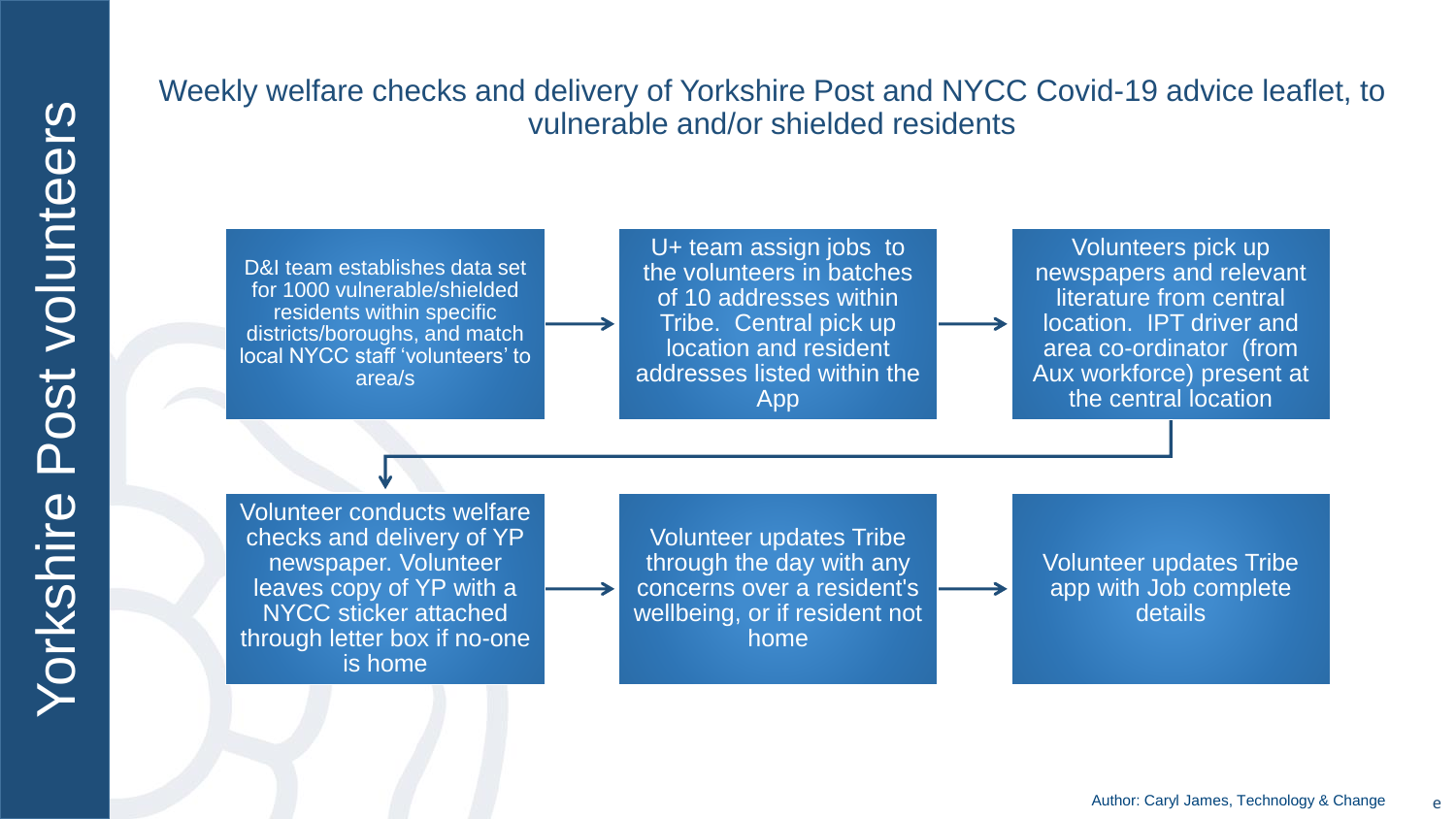

- Support for those who are lonely and isolated
- Sensory impairment and communication support
- Emotional support including mental health support
- Bereavement or loss of support network
- Wellbeing and healthy lifestyle advice and support
- Help with finances (Income maximisation team)
- Support for carers
- Support for people who have physical or learning disabilities or autism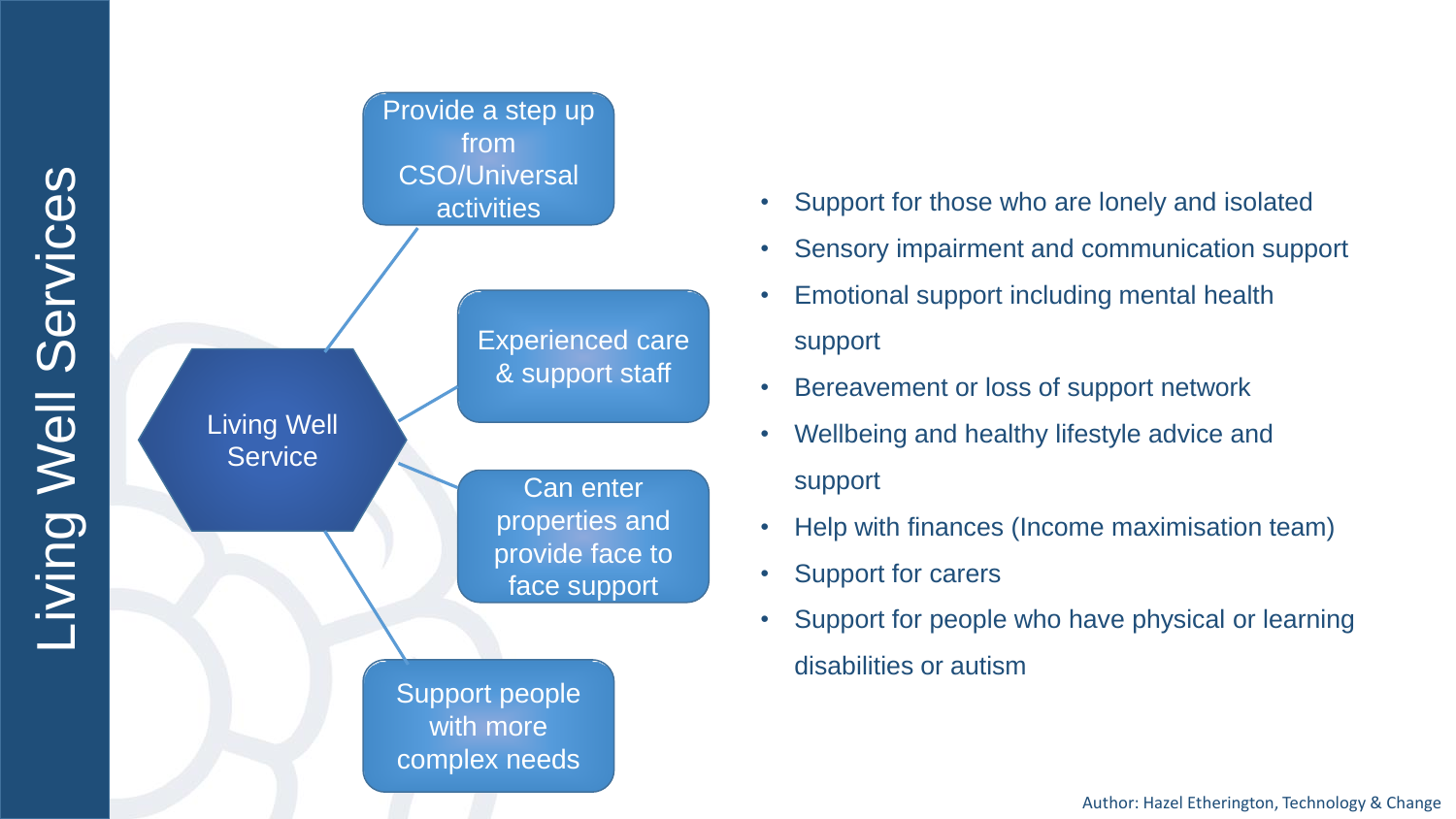

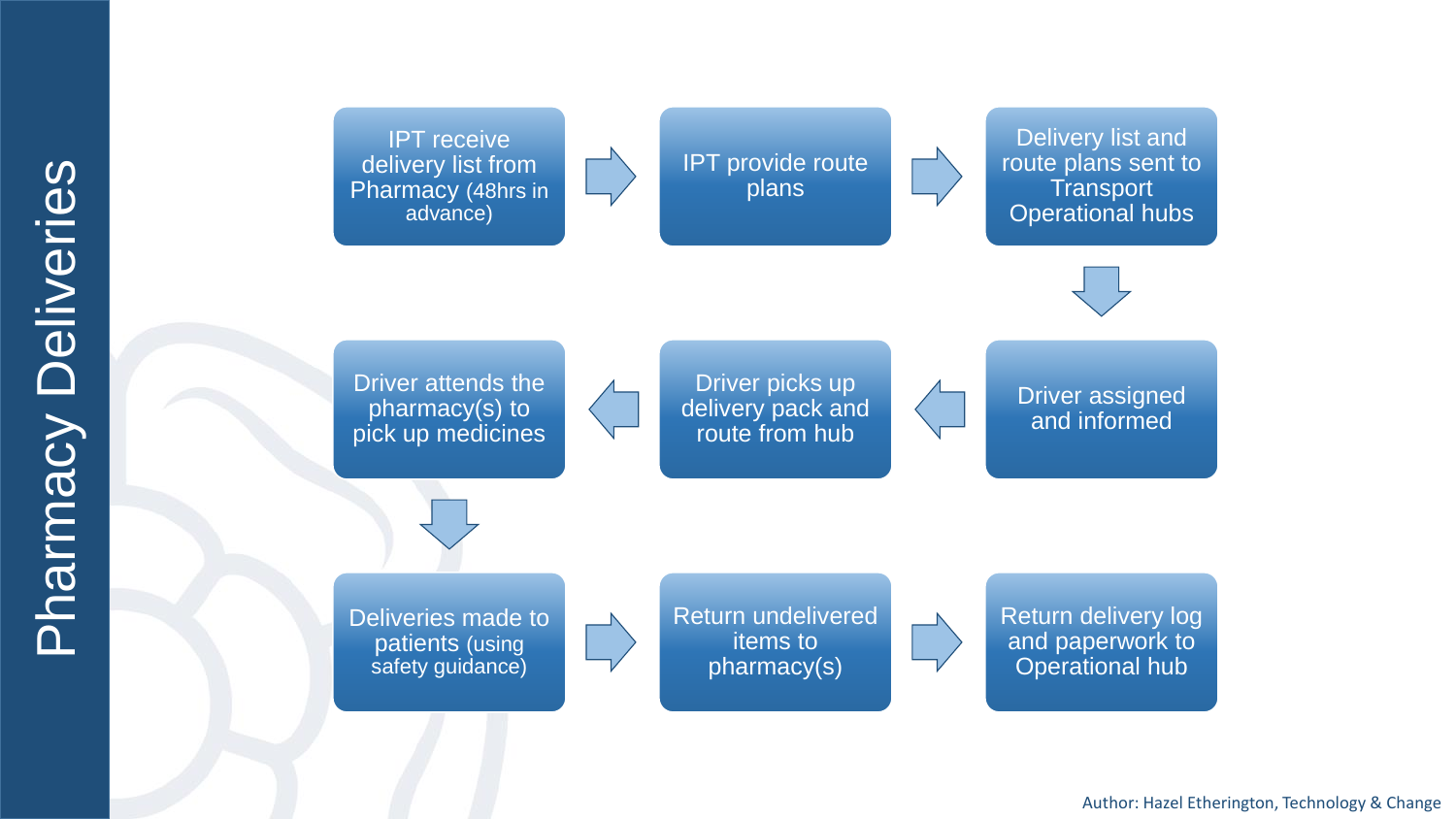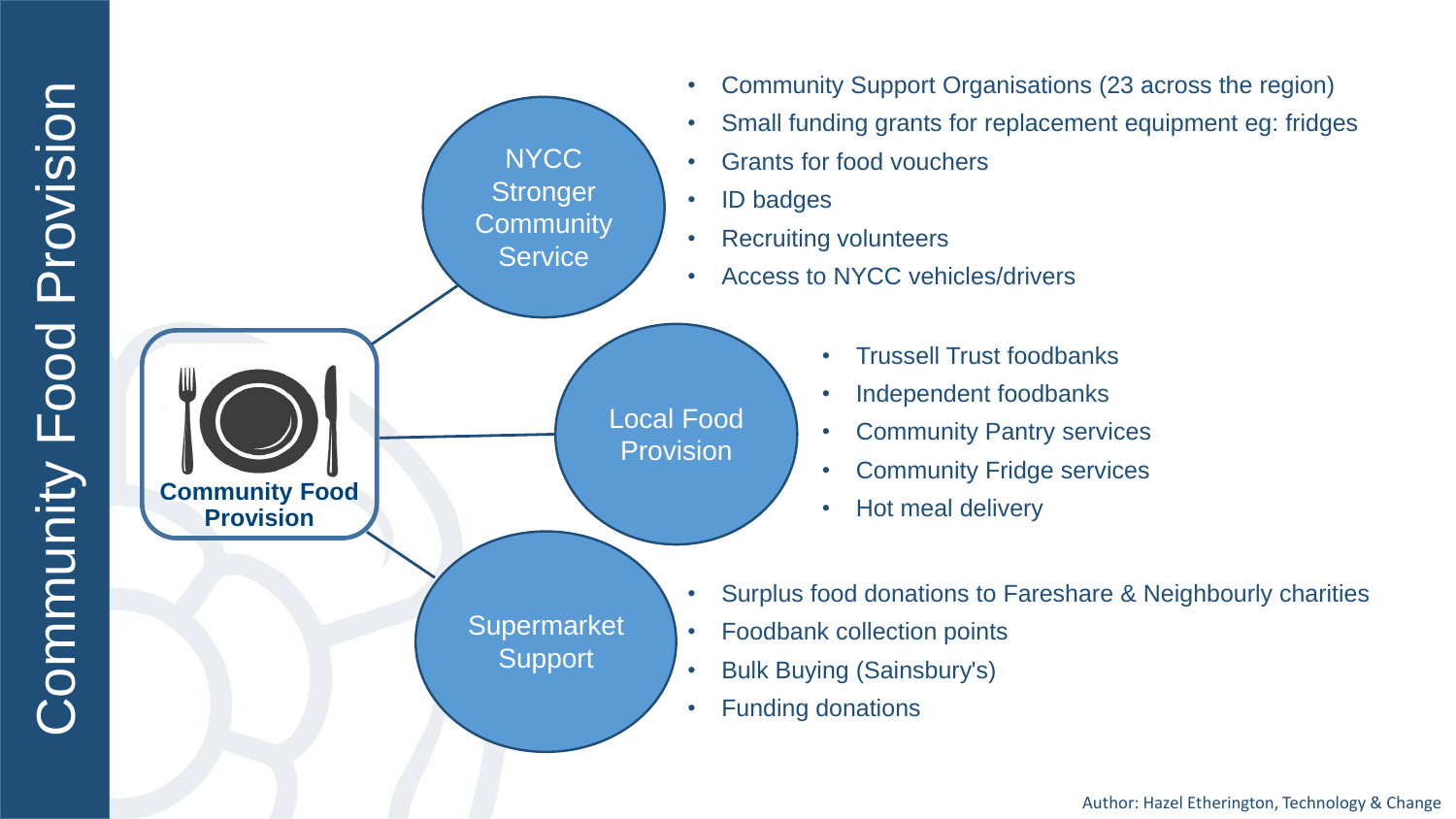The Covid-19 Support Grant Scheme is to help individuals and families who are most in need or most at risk, to access food, utilities, and other household essentials to support them through self-isolation. Up to 6 applications can be made within a 12 week period.



The amount awarded is based on the number of people in the household: Individual - £70 Couple - £100 Each additional household member - £20.

Fund Local Assistance Fund Local Assistance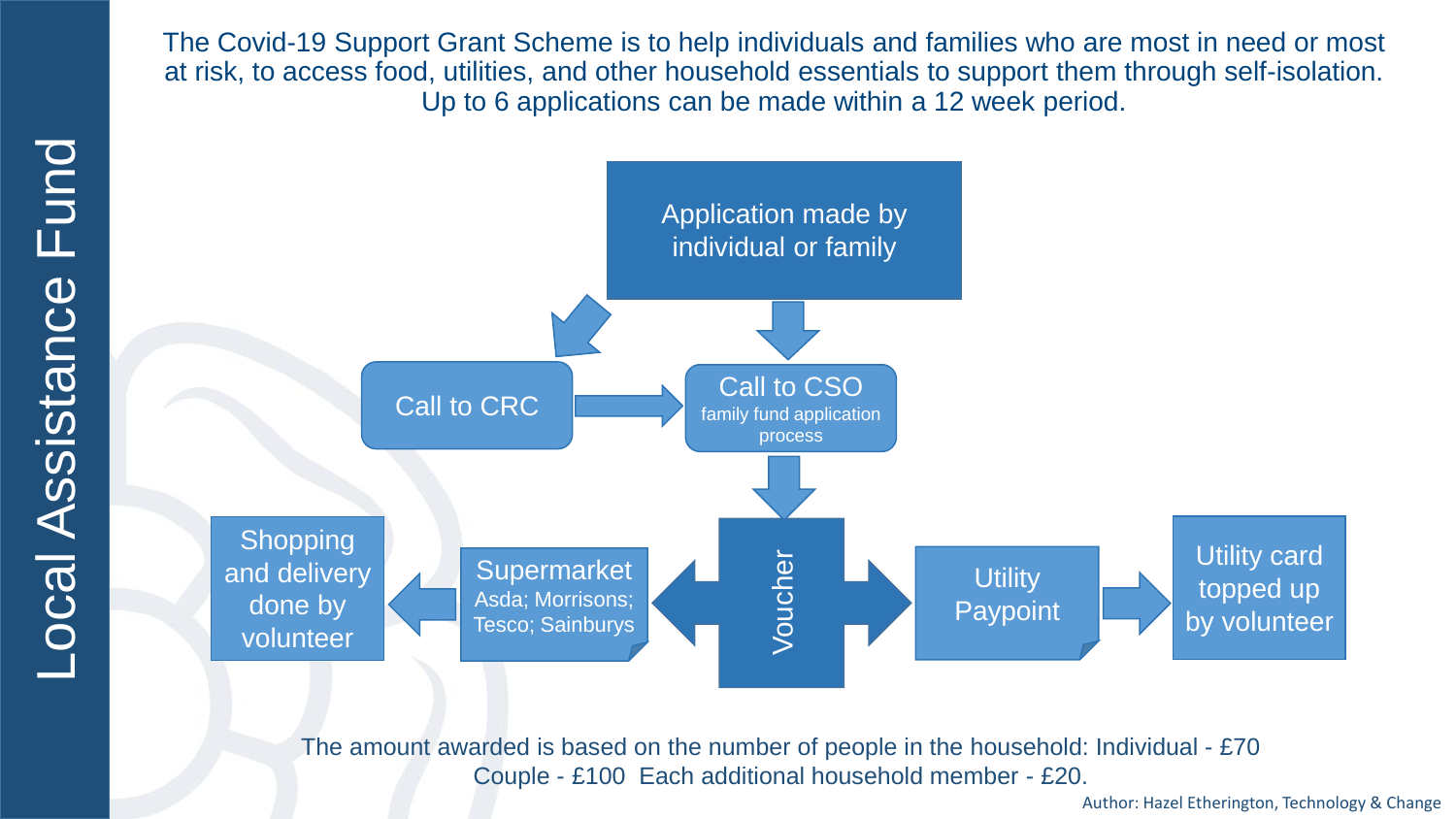